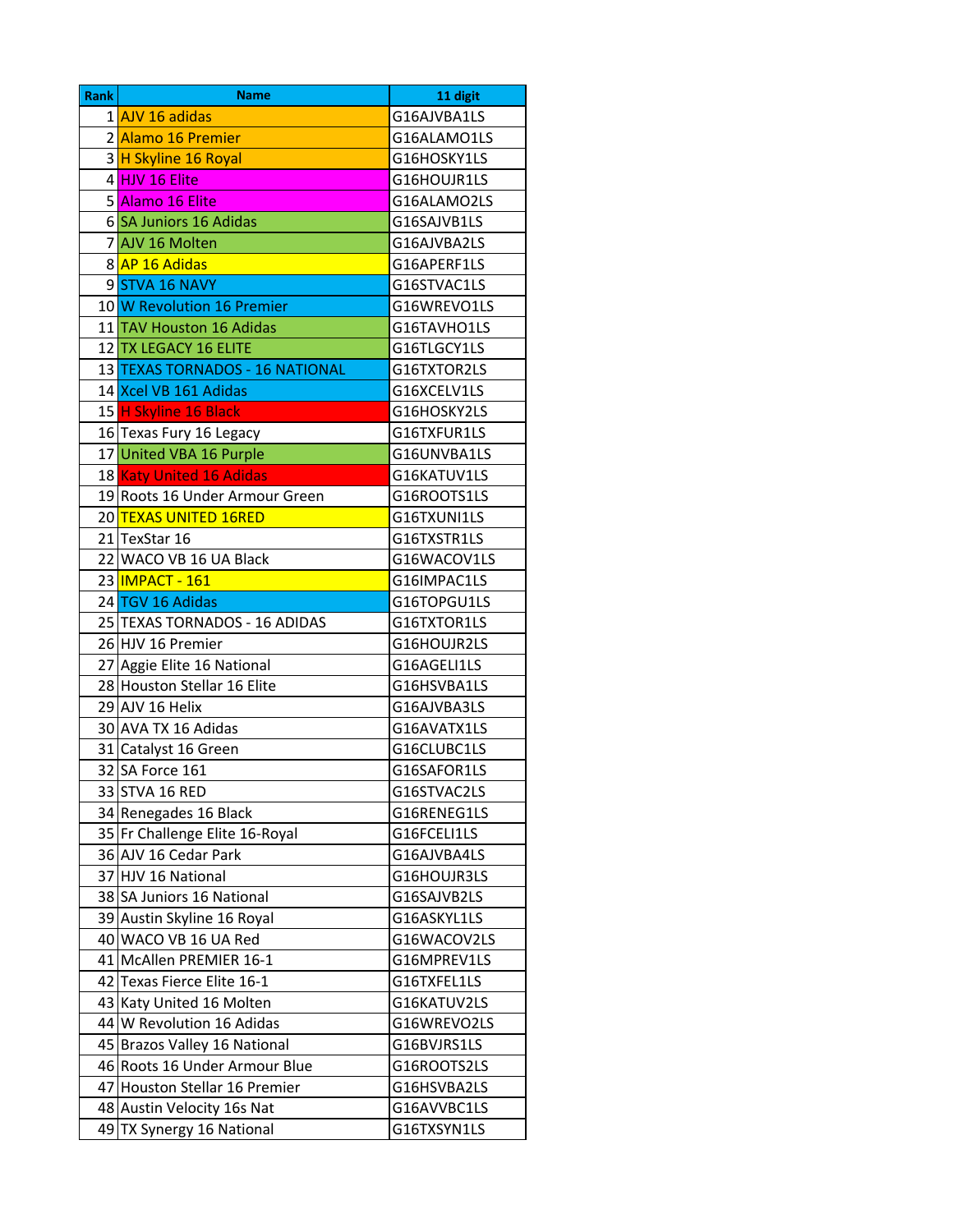| <b>Rank</b> | <b>Name</b>                     | 11 digit     |
|-------------|---------------------------------|--------------|
|             | 50 Katy United 16 Navy          | G16KATUV3LS  |
|             | 51 AP 16 Baden                  | G16APERF2LS  |
|             | 52 Alamo 16 Gold                | G16ALAMO3LS  |
|             | 53 SAEVB 161 Navy               | G16SAELT1LS  |
|             | 54 TEXAS TORNADOS - 16 BLACK    | G16TXTOR3LS  |
|             | 55 H Skyline 16 White           | G16HOSKY3LS  |
|             | 56 Magic 16s Apex               | G16MAGIC1LS  |
|             | 57 TAV Houston 16 Molten        | G16TAVHO2LS  |
|             | 58 LTX Select 16 Adidas         | G16LTXSV1LS  |
|             | 59 TX Legends 16 Black          | G16TXLEG1LS  |
|             | 60 TNT SA 161 BLACK             | G16TNTVB1LS  |
|             | 61 TX LEGACY 16 ADIDAS          | G16TLGCY2LS  |
|             | 62 GCVA 161 Coast               | G16GCVBA1LS  |
|             | 63 Asics Willowbrook 16Gold     | G16AWBVB1LS  |
|             | 64 HJV 16 Molten                | G16HOUJR4LS  |
|             | 65 W Revolution 16 Black        | G16WREVO3LS  |
|             | 66 Ignite VBC 16 Blaze 2022     | G16IGNIT1LS  |
|             | 67 TGV 16 Royal                 | G16TOPGU2LS  |
|             | 68 Hou Stars 16 Adidas          | G16HSTAR1LS  |
|             | 69 SA Magic 16 Elite            | G16SAMAG1LS  |
|             | 70 Corpus Christi Storm 161 Red | G16CCSTO1LS  |
|             | 71 Fr Challenge Elite 16-Magic  | G16FCELI2LS  |
|             | 72 TIVC 161                     | G16TINFI1LS  |
|             | 73 AJV 16 Elite                 | G16AJVBA10LS |
|             | 74 KW Revolution 16 Elite       | G16KRVBC1LS  |
|             | 75 Angelo RISE 16-1             | G16ANGRV1LS  |
|             | 76 SA Force 162                 | G16SAFOR2LS  |
|             | 77 TEXAS UNITED 16NAVY          | G16TXUNI2LS  |
|             | 78 AP 163                       | G16APERF3LS  |
|             | 79 United VBA 16 Gray           | G16UNVBA3LS  |
|             | 80 Catalyst 16 Emerald          | G16CLUBC2LS  |
|             | 81 VALLEY VENOM VOLLEYBALL 161  | G16VAVEN1LS  |
|             | 82 Southern Swing 161           | G16SSWIN1LS  |
|             | 83 CC FORCE 16 CROSSFIRE        | G16CCFOR1LS  |
|             | 84 Katy United 16 Red           | G16KATUV4LS  |
|             | 85 Texas Tigers 16 Black        | G16TXTIG1LS  |
|             | 86 Belton Jrs 16 Purple         | G16BELJR2LS  |
|             | 87 AJV 16 Navy                  | G16AJVBA5LS  |
|             | 88 TX BOOM 16 ELITE             | G16TBOOM1LS  |
|             | 89 TX LEGACY 16 NATIONAL        | G16TLGCY3LS  |
|             | 90 TCVA 16 Green Adidas         | G16TRICO1LS  |
|             | 91 Aggie Elite 16 Black         | G16AGELI2LS  |
|             | 92 AVA TX 16 Attack             | G16AVATX2LS  |
|             | 93 Team Red Athletics 16 Elite  | G16TMRED1LS  |
|             | 94 Club South 16-1              | G16CSOUT1LS  |
|             | 95 Texas 512 VBC 16 Orange      | G16TX5121LS  |
|             | 96 TEXAS UNITED 16SILVER        | G16TXUNI3LS  |
|             | 97 Asics Willowbrook 16Red      | G16AWBVB2LS  |
|             | 98 BOLT 16 ROX                  | G16BOLTV1LS  |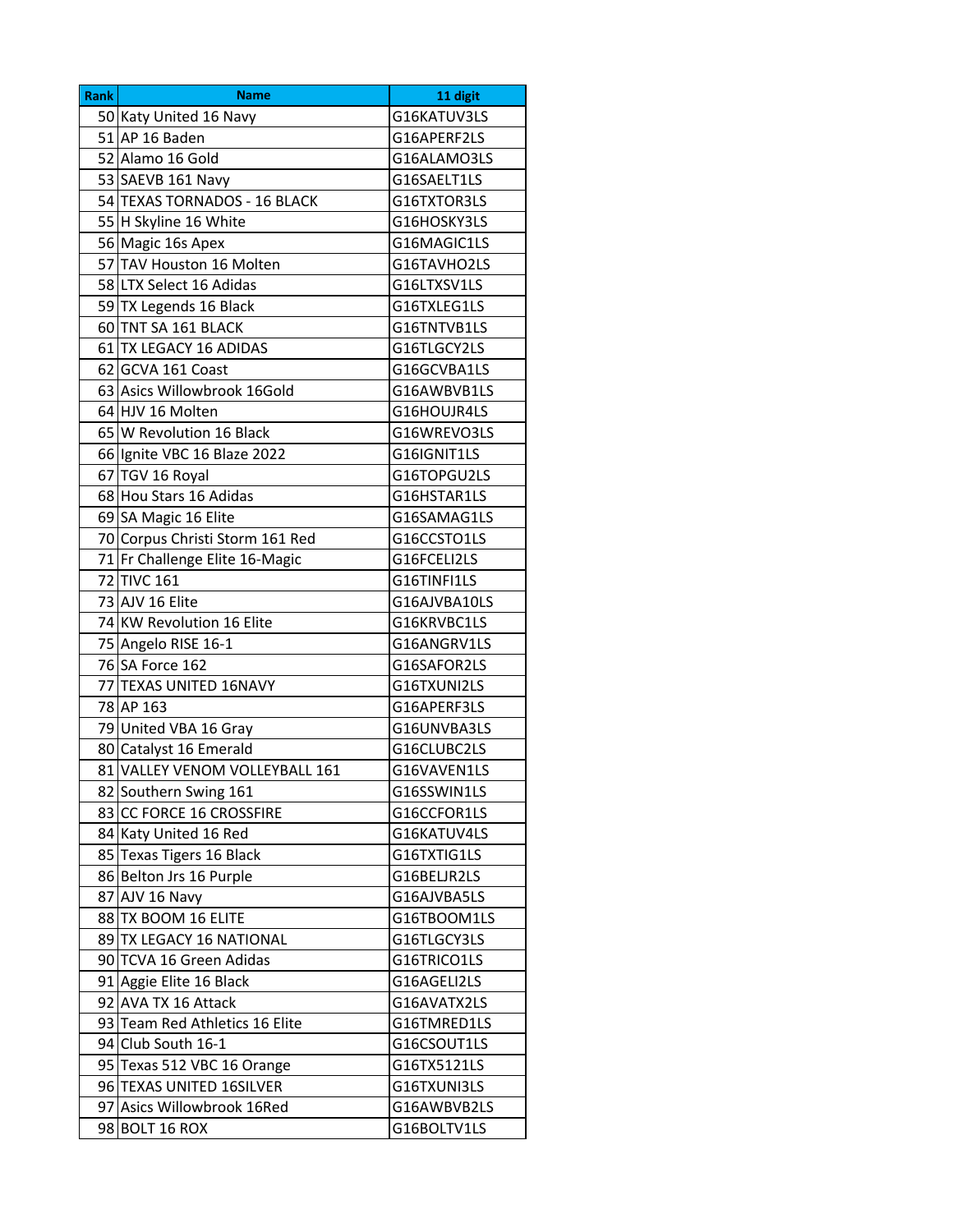| Rank | <b>Name</b>                       | 11 digit     |
|------|-----------------------------------|--------------|
|      | 99 TX Legends 16 Blue             | G16TXLEG2LS  |
|      | 100 Laredo Infinity 16U Black     | G16LINFI1LS  |
|      | 101 Alamo 16 Silver               | G16ALAMO4LS  |
|      | 102 Roots 16 Mesquite             | G16ROOTS5LS  |
|      | 103 Roots 16 Maple                | G16ROOTS3LS  |
|      | 104 Renegades 16 Royal            | G16RENEG2LS  |
|      | 105 HOUSTON FORCE 162             | G16HFORC2LS  |
|      | 106 Houston Outlaws 16            | G16HOVBC1LS  |
|      | 107 HVA 16 Red                    | G16HVAVB1LS  |
|      | 108 Texas Diamonds 16 Black       | G16TXDIA1LS  |
|      | 109 Gonzales Revolution 161       | G16GORVC1LS  |
|      | 110 Texas Fury 16 Impact          | G16TXFUR2LS  |
|      | 111 Allegiance 16 Royal           | G16ALLEG1LS  |
|      | 112 TAV Houston 16 Royal          | G16TAVHO3LS  |
|      | 113 SA Empire 16 Gold             | G16SAEMP1LS  |
|      | 114 Texas Fury 16 Unite           | G16TXFUR3LS  |
|      | 115 Xcel VB 162 Elite             | G16XCELV2LS  |
|      | 116 TAV Houston 16 Blue           | G16TAVHO4LS  |
|      | 117 LTX Select 16 Elite           | G16LTXSV2LS  |
|      | 118 Brazos Valley 16 Mizuno       | G16BVJRS2LS  |
|      | 119 HVC 16 Red                    | G16HUGEL1LS  |
|      | 120 SA Force 163                  | G16SAFOR3LS  |
|      | 121 KVA 16 Black                  | G16KVAVB1LS  |
|      | 122 HJV 16 Adidas                 | G16HOUJR5LS  |
|      | 123 Texas Heat 16 Black           | G16TXHEA1LS  |
|      | 124 AVA TX 16 Power               | G16AVATX3LS  |
|      | 125 SA Destination 16-1           | G16SADES1LS  |
|      | 126 TX HURRICANE 16 CAT 5         | G16TXHUV1LS  |
|      | 127 SETX 16 Elite                 | G16SETXE1LS  |
|      | 128 Houston Stellar 16 Select     | G16HSVBA3LS  |
|      | 129 TCVA 16 Black Adidas          | G16TRICO3LS  |
|      | 130 Xcel VB 165 Premier           | G16XCELV5LS  |
|      | 131 Houston Stellar 16 Navy       | G16HSVBA4LS  |
|      | 132 AJV 16 CTX                    | G16AJVBA11LS |
|      | 133 STVA 16 WHITE                 | G16STVAC3LS  |
|      | 134 FB Xpress 16 Elite            | G16FBXPR2LS  |
|      | 135 Hou Stars 16 Silver           | G16HSTAR5LS  |
|      | 136 AP 16 WilCo Yellow            | G16APERF10LS |
|      | 137 Xcel VB 163 National          | G16XCELV3LS  |
|      | 138 TX BOOM 16 SILVER             | G16TBOOM2LS  |
|      | 139 WACO VB 16 UA White           | G16WACOV3LS  |
|      | 140 Texas Regulators 16's Black   | G16TXREG1LS  |
|      | 141 Corpus Christi Storm 162 Blue | G16CCSTO2LS  |
|      | 142 Prime X Volleyball 161        | G16PRXVB1LS  |
|      | 143 HOUSTON FORCE 161             | G16HFORC1LS  |
|      | 144 Tuv 16 Green                  | G16TXULT3LS  |
|      | 145 Coastal 16's                  | G16CAVBC1LS  |
|      | 146 Hou Stars 16 Black            | G16HSTAR2LS  |
| 147  | Killeen Trojan Elite 16           | G16KTELI1LS  |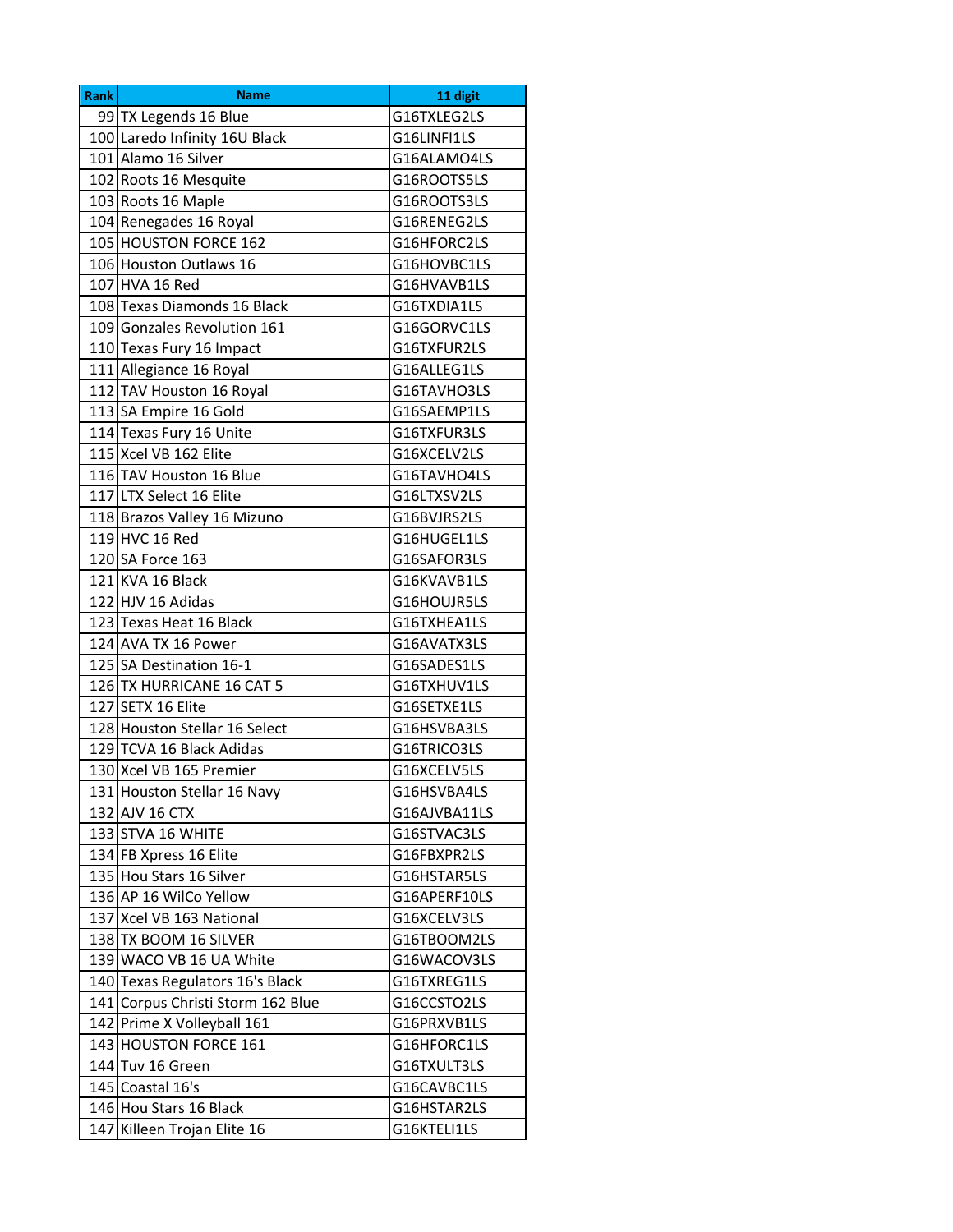| <b>Rank</b> | <b>Name</b>                         | 11 digit     |
|-------------|-------------------------------------|--------------|
|             | 148 CenTex AIRBORNE 16 BLK          | G16CTXAV2LS  |
|             | 149 Texas Twisters 16 Royal         | G16TXTWI1LS  |
|             | 150 SA Empire 16 Silver             | G16SAEMP2LS  |
|             | 151 Hou Stars 16 White              | G16HSTAR4LS  |
|             | 152 Brownsville Dynamite 16U        | G16BDVBC1LS  |
|             | 153 HC Strike 16 Cobra              | G16HCSTR2LS  |
|             | 154 Hou Stars 16 Red                | G16HSTAR3LS  |
|             | 155 Roots 16 Hickory                | G16ROOTS4LS  |
|             | 156 Renegades 16 White              | G16RENEG3LS  |
|             | 157 Tuv 16 Blue                     | G16TXULT1LS  |
|             | 158 W Revolution 16 Blue            | G16WREVO4LS  |
|             | 159 TX Legends 16 Gray              | G16TXLEG4LS  |
|             | 160 Asics Willowbrook 16Black       | G16AWBVB4LS  |
|             | 161 AP 16 WilCo Black               | G16APERF11LS |
|             | 162 AVA TX 16 Select                | G16AVATX4LS  |
|             | 163 CenTex AIRBORNE 16 JET          | G16CTXAV1LS  |
|             | 164 STVA 16 BLACK                   | G16STVAC4LS  |
|             | 165 LV 16 Team Rox                  | G16LAVER1LS  |
|             | 166 SA STARS 16 BLACK               | G16SASTA1LS  |
|             | 167 AP 164                          | G16APERF4LS  |
|             | 168 SA Raiders 16U                  | G16SARDR1LS  |
|             | 169 PAVC 16 Emerald                 | G16PAVBC1LS  |
|             | 170 Brownsville Spikers 16          | G16BSVBC1LS  |
|             | 171 SA Force 164                    | G16SAFOR4LS  |
|             | 172 Texas Diamonds 16 Teal          | G16TXDIA2LS  |
|             | 173 AVA TX 16 Extreme               | G16AVATX5LS  |
|             | 174 CYDI 16 Red                     | G16CYDIV1LS  |
|             | 175 TX Legends 16 Red               | G16TXLEG3LS  |
|             | 176 Roots 16 Pecan                  | G16ROOTS6LS  |
|             | 177 TX BOOM 16 NAVY                 | G16TBOOM3LS  |
|             | 178 HCAxis 161                      | G16HCAXI1LS  |
|             | 179 Texas Outlaws 16 Black          | G16TXOUT1LS  |
|             | 180 Xcel VB 166 Green               | G16XCELV6LS  |
|             | 181 Valley Flames 16U Black         | G16VFLAM1LS  |
|             | 182 Space City VBC 161 Rockets      | G16SCVBC1LS  |
|             | 183 KC Vipers 161 Black             | G16KCVVB1LS  |
|             | 184 SA Empire 16 Black              | G16SAEMP3LS  |
|             | 185 TxEvo 16-1 Club                 | G16TXEVO1LS  |
|             | 186 Catalyst 16 Black               | G16CLUBC3LS  |
|             | 187 SETX 16 Force                   | G16SETXE2LS  |
|             | 188 SA ABYSS 161 Black              | G16SAABY1LS  |
|             | 189 Friendswood Premier Jrs 16 Gold | G16FRPRE1LS  |
|             | 190 TCA Alamo City 16 Orange        | G16TCAAC1LS  |
|             | 191 Fmtva 16 Purple                 | G16FMTVA1LS  |
|             | 192 Spike Sport 16 Black            | G16SPSPT1LS  |
|             | 193 First Triumph 16                | G16FTRIU1LS  |
|             | 194 TX Legends 16 White             | G16TXLEG5LS  |
|             | 195 Valley Flames 16U Red           | G16VFLAM2LS  |
|             | 196 HVA 16 Blue                     | G16HVAVB2LS  |